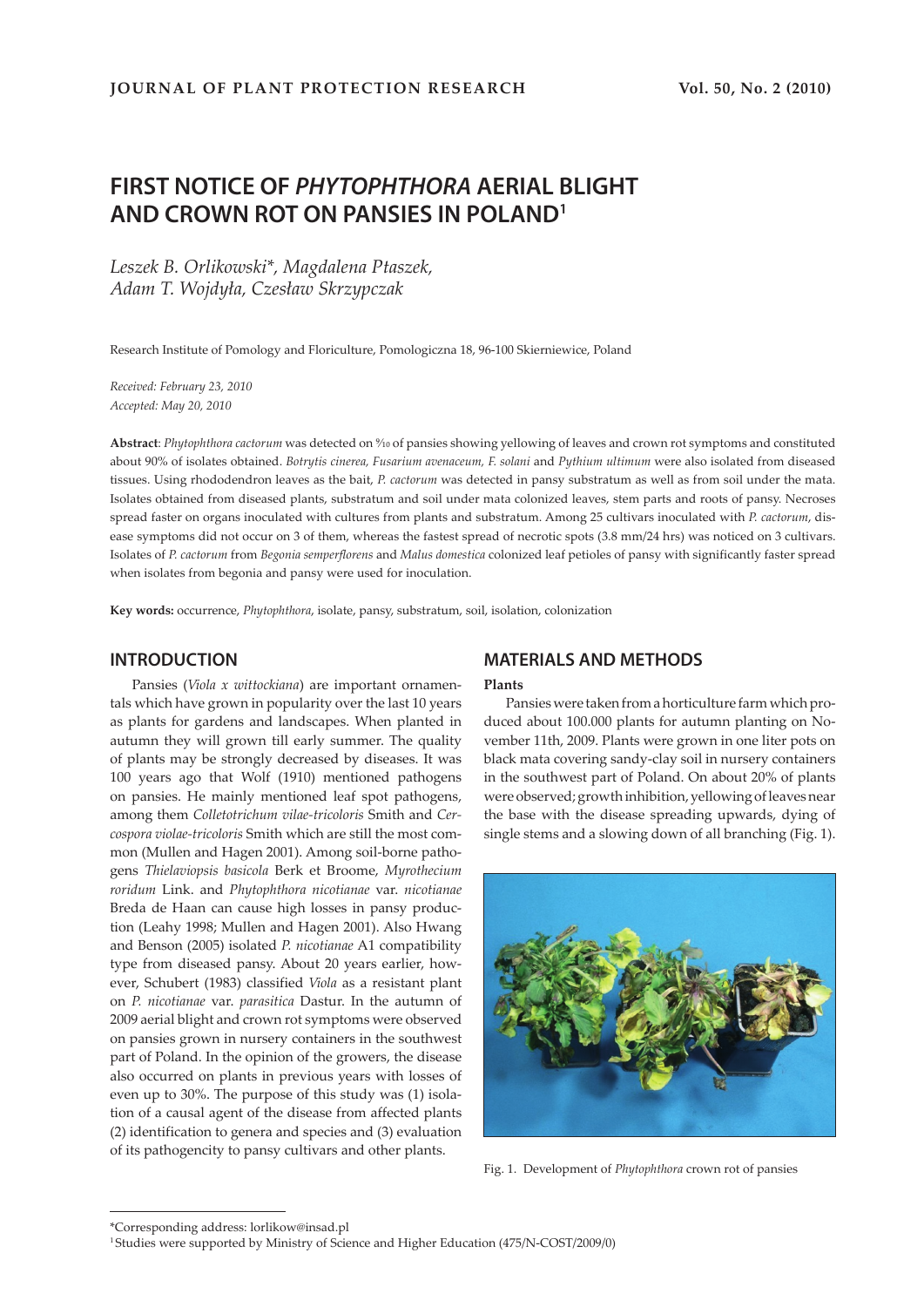The color of stem tissue above and sometimes below the substratum line changed to gray-brown and dark-brown, on the length to 5 cm. The stem tissue appear water soaked. On some plants white mycelium covering the diseased parts of stem bases was observed (Fig. 2). Disease symptoms were mainly observed on pansies from the Colossus group and on cv. Delta Premium Yellow with Blotch.



Fig. 2. *Phytophthora* crown rot of pansy

#### **Mycological analyses**

Thirty plants with yellowing of leaves and stem base necroses were taken together with substratum, from different farms. They were put individually into plastic bags and transported to the laboratory. Each diseased plant was washed under tap water, dried between two layers of blotting paper and separated into 10 cm parts.

After sterilization over a burner flame, stem or root pieces which were about 5 mm long were put on PDA medium in 90 mm diam Petri dishes (10 parts/plate). Within 24–48 hrs incubation colonies growing around inocula were transferred into PDA slants. After the next 10 days the obtained colonies were grouped on the basis of growth pattern and morphology and chosen isolates were identified by genera and species, using monographs and keys. In the case of *Phytophthora,* confirmation of isolates according to species, was performed by DNA analysis using PCR with species specific primers (Boersma *et al*. 2000; Trzewik *et al*. 2006).

#### **Detection of** *Phytophthora* **from substratum**

The procedure described by Orlikowski (2006) was used. Substratum or soil samples were collected from 3 pansy farms (marked as K1, K2 and K3) in the southwest part of Poland. Substratum taken from 4 pots, in which growing pansies showed crown rot symptoms, were put into a tray, mixed together and 500 g of such a mixture was submerged with tap water. Substratum samples were collected from different parts of farms. Soil samples from under the mata were collected from 4 different places and mixed together. They were analyzed for the presence of *Phytophthora*. Eight rhododendron leaves from the top of cv. Nova Zembla shoots were put on the surface of emerged samples and ashes, and covered with foil. After 4 days of incubation in the dark, at 22–24°C, rhododendron leaves were removed from trays, washed under tap of water, blot dried and the number of necrotic spots on each of them was counted. Part of the leaves with necrotic spots were transferred on PDA using the same procedure as with the pansy plant parts.

#### **Colonization of pansy parts by isolates of** *P. cactorum*

Stock cultures were grown on PDA medium in the dark, at 24°C. After 7 days, pieces of medium which were 3 mm in diameter were transferred onto the middle of leaves or stem bases and root parts in trays with sterile moist blotting paper covered with plastic net. Within 6 days, the diameter of spots or the length of necroses was measured. Additionally, colonization of pansy leaf petioles by *P*. *cactorum* from begonia and diseased apple trees was estimated using the same procedure as in previous trials.

Experimental design was completely randomized with 4 replications and 5 plant parts in each replication. Trials were repeated at least twice at 2 week intervals.

## **RESULTS AND DISCUSSION**

#### **Fungi isolated from diseased pansies**

*P. cactorum* (Lebert et Cohn) J. Schrot. dominated among 5 species isolated from diseased stem bases. The species were obtained from 27 analyzed plants whereas *Botrytis cinerea* Pers., *Fusarium avenaceum* (Fr) Sacc., *F. solani* (Mart.) Sny et Hans., *Penicillium* spp. and *Pythium ultimum* Trow were recovered from 7 pansies. Isolates of *P. cactorum* constituted about 90% of all obtained culture.

#### **Detection of** *P. cactorum* **from substratum and soil**

*P. cactorum* was detected from all analyzed samples of pansy substratum (Fig. 3) as well as from under the



Fig. 3. Colonies of *Phytophthora* growing around pieces of leaf bait used for isolation of. *P. cactorum* from pansy substratum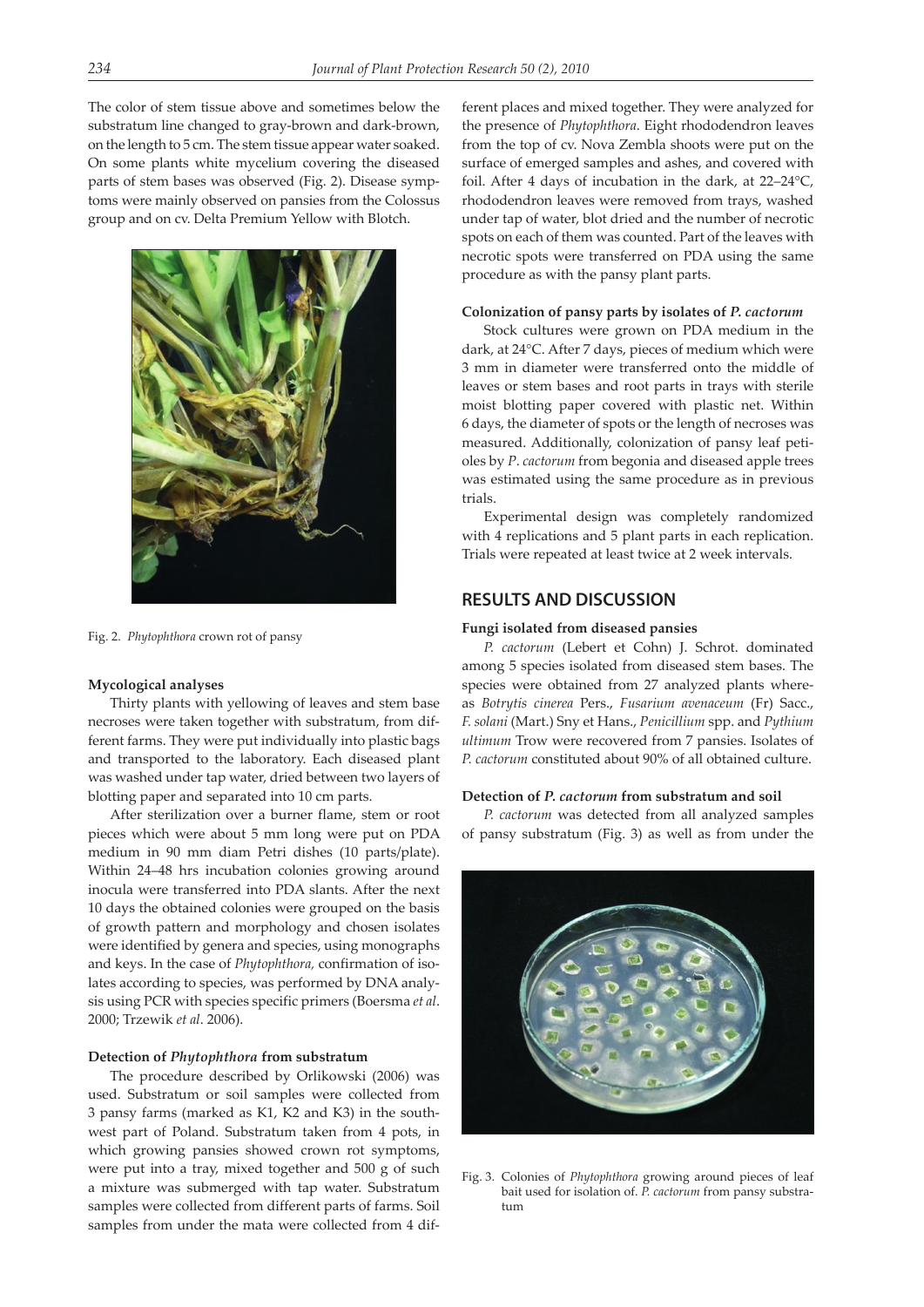mata (Fig. 4). Analyses of spot number on baiting rhododendron leaves showed significant differences between *P. cactorum* density. The population density of that species was the highest on K1 farm; it was the lowest on S1 farm and in soil K3 under the mata (Fig. 4).

#### **Colonization of pansy parts by** *P. cactorum* **isolates**

Three isolates obtained from the plant base, infested substratum and from under mata, colonized leaf blades, petioles, stem parts and roots of pansy (Table 1). The slowest development of necroses was noticed on roots and there were no significant differences between isolate used and length of colonized tissues. Significant differences were found in the length of necroses on leaf petioles and stem parts or diameter of spots on leaves. These values were similar in the case of inoculation of the mentioned parts of pansy, by isolates from plant base and substratum. Culture from soil under the mata was less pathogenic (Table 1).

In the next trial, colonization of 4 cultivars of pansy by isolate of *P. cactorum* from substratum K1 was estimated (Fig. 5). Measurement of necrotic spots on leaves 4 and 6 days after their inoculation, showed that the disease spread significantly faster (about 4,5 mm/24 hrs) on cvs



Values in columns with the same letters, do not differ with 5% of significance according Duncan's multiple range test

- Fig. 4. Number of necrotic spots on leaf baits of rhododendron used for detection of *P. cactorum* from naturally infested substrata and from soil under mata
- Table 1. Relationship between source of *P. cactorum* isolates, and development of necroses on pansy organs; diam/length of necroses in mm, 5 days after inoculation

|               | Source of isolates     |                                          |                                                |  |  |
|---------------|------------------------|------------------------------------------|------------------------------------------------|--|--|
| Part of pansy | B1 from the plant base | P2 from naturally infested<br>substratum | M <sub>3</sub> from the soil under the<br>mata |  |  |
| Leaf blades   | 21.1 <sub>b</sub>      | 22.2 <sub>b</sub>                        | 17.4 c                                         |  |  |
| Leaf petioles | 17.2 <sub>b</sub>      | 9.7a                                     | 7.9a                                           |  |  |
| Stem bases    | 35.0c                  | 32.0c                                    | 12.5 <sub>b</sub>                              |  |  |
| Roots         | 9.5a                   | 7.0a                                     | 8.5a                                           |  |  |

Means in columns, followed by the same letter, do not differ with 5% of significance according to Duncan's multiple range test



Values in columns with the same letters, do not differ with 5% of significance according Duncan's multiple range test Fig. 5. Colonization of 4 pansy cultivars by isolate of *P. cactorum* from substratum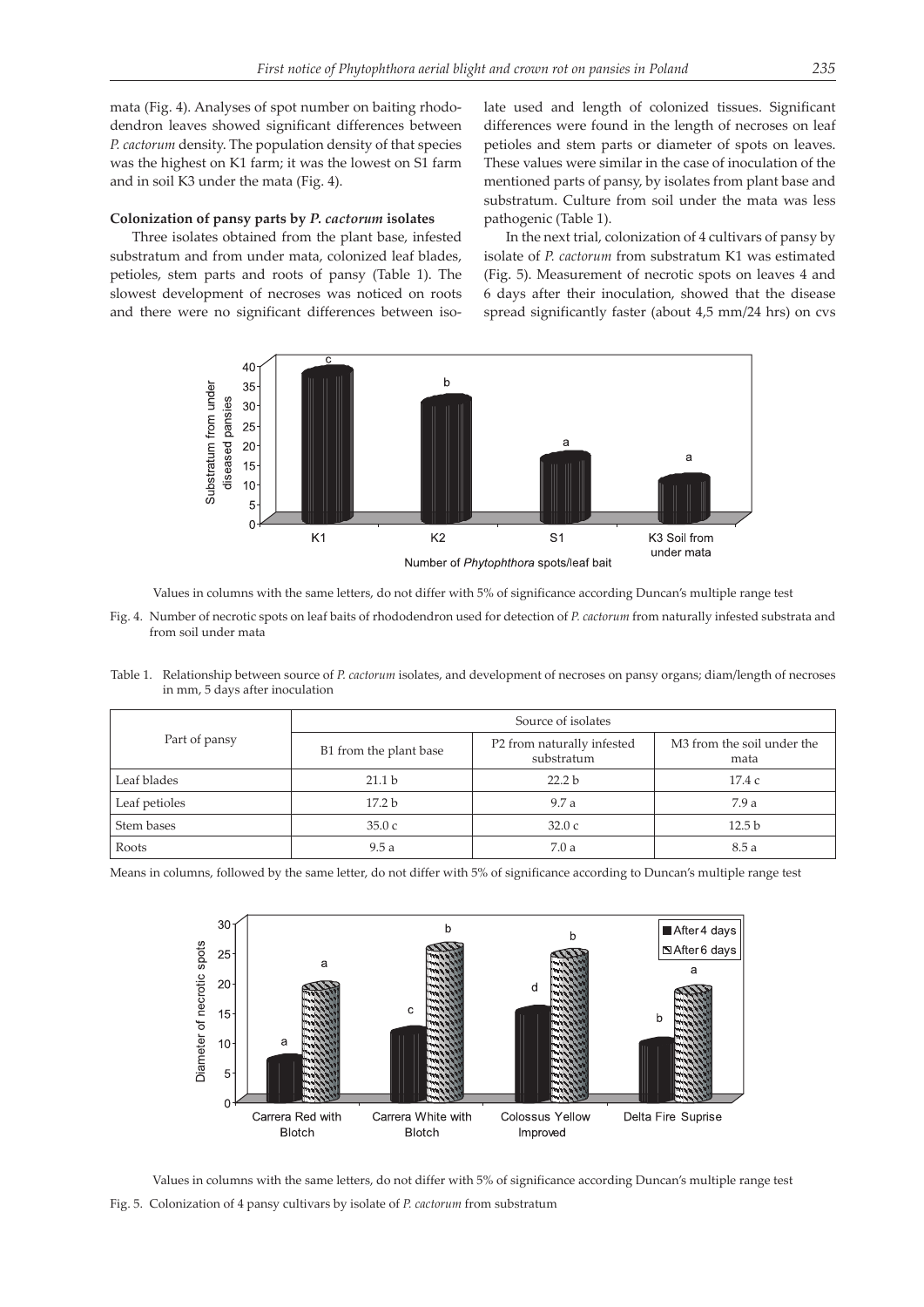|  | Table 2. Colonization of leaf petioles of pansy by isolates of P. cactorum from different host plants |  |  |  |  |  |  |  |  |  |
|--|-------------------------------------------------------------------------------------------------------|--|--|--|--|--|--|--|--|--|
|--|-------------------------------------------------------------------------------------------------------|--|--|--|--|--|--|--|--|--|

| Source of P. cactorum               | Length of necroses in mm after days of incubation |                   |  |  |  |
|-------------------------------------|---------------------------------------------------|-------------------|--|--|--|
|                                     |                                                   |                   |  |  |  |
| B. semperflorens – stem base        | 6.7 b                                             | 12.7 <sub>b</sub> |  |  |  |
| M. domestica – stem base            | 4.0a                                              | 6.4 a             |  |  |  |
| Viola x wittrockiana – rotted shoot | 63 h                                              | 14.9 <sub>b</sub> |  |  |  |

Means in columns, followed by the same letter, do not differ with 5% of significance according to Duncan's multiple range test



Values in columns with the same letters, do not differ with 5% of significance according Duncan's multiple range test

- I. Carrera Yellow White Blotch, Carrera Red With Blotch, Delta Yellow With Blotch
- II. Carrera Deep Blue, Carrera Blue With Blotch, Carrera Yellow, Carrera White with Blotch, Carrera Rose With Blotch, Colossos Tricolor, Colossus Lovcuder Soprise, Delta Pure Light
- III. Colossos White Purple Ring, Delta Pure Old Yellow, Delta White With Blotch
- IV. Colossos White, Collosos Pure Rose, Colossos Rose Surprise, Delta Yellow White Red Wing
- V. Colossos Yellow Imp., Delta Fire Surprise, Delta Persien Surprise, Delta Beacons Field
- VI. Delta Violet Old White, Delta True Blue, Delta Yellow With Purple Wing
- Fig. 6. Colonization of pansy cultivar leaves by *P. cactorum,* isolate from diseased stem base; diam of necrotic spots in mm 6 days after inoculation

Carrera White with Blotch and Colossus Yellowed Improved than on Carrera Red with Blotch and Delta Fire Surprise (Table 2).

Pansy growers indicated a different susceptibility of cultivars to *P. cactorum*. In laboratory trials colonization of leaves taken from 25 cultivars growing in the same conditions and during the same time, was estimated. The obtained results showed different reactions of tested cultivars to the *P*. *cactorum* isolate from diseased stem (Fig. 6). Disease symptoms did not develop on 3 cultivars. On the others, necrotic spots spread on leaves from about 1.5 to 3.8 mm/24 hrs with the fastest development on Carrera Yellow with Blotch, Carrera Red with Blotch and Delta Yellow with Blotch (Fig. 6).

Inoculation of pansy leaf petioles by isolates from begonia and apple tree resulted in colonization of tissues with significantly slower necroses spread, when the culture from *Malus domestica* was used for inoculation (Table 2).

Our studies indicate that pansy is the new host of *P. cactorum* in Polish horticulture. The species was previously found as causal agent of crown rot of *Sorbus aucuparia, Pelargonium grandiflorum* (Orlikowski *et al.* 2004, 2010), *M. domestica* and *Begonia semperflorens* (Orlikowski *et al.*, unpubl.). Mullen and Hagan (2001) noticed that foliar blight and crown rot symptoms developed rapidly at

a temperature of 28°C or higher. The author found that excessive application of fertilizer will result in increased susceptibility of plants to *Phytophthora*. In our studies, among 25 tested cultivars a significant reaction of them to *P. cactorum* was found. The results obtained indicated that Carrera Yellow White Blotch, Carrera Red With Blotch and Delta Yellow with Blotch are very susceptible to *Phytophthora* crown rot. Growing of pansies in nursery containers, usually situated on small slops, favours the development and spread of the pathogen. The formation of zoosporangia on diseased stem was caused by a higher temperature in pots than in soil, watering of plants by sprinkling, and splash which released zoospores into the water. Zoospores are then carried to other plants spreading the pathogen in the nursery. Detection of *P. cactorum* in soil under mata indicated the presence of the pathogen and that means the possibility of its survival for at least 3–5 years. Besides infested soil in containers in nurseries, imported young seedlings may be even sporadically invaded by the pathogen. Occurrence of that species in new pansy farms confirmed this hypothesis. Additionally, other ornamentals, including begonia and pelargonia could also be the pathogen source.